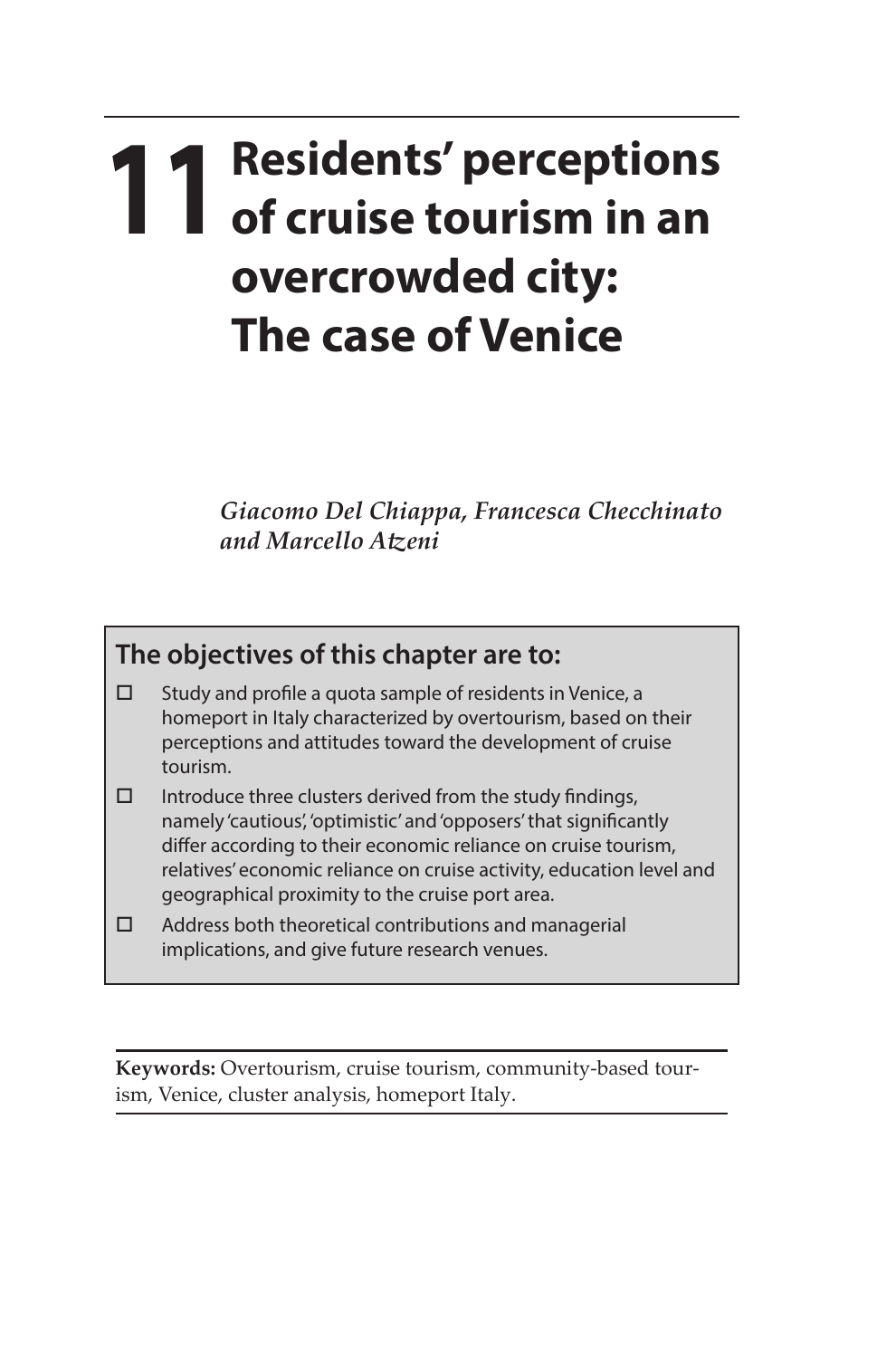## **Introduction**

Tourism is one of the most important industries in Europe: it represents 10% of the European Union GDP and 12 million people are employed in this sector (UNWTO, 2018). Due to its important contribution to the economy and its impact on the community, it affects the everyday life of residents, both in a positive and negative way. Within the industry, cruise tourism is the fastest growing segment of leisure tourism (Klein, 2011). In the last twenty years, the cruise sector has increased significantly, amounting to 24.7 million passengers in 2016 (CLIA, 2018) and employing 1,021,681 people around the world (BREA, 2017). Further, the cruise sector produces \$57.9 billion in direct expenditures, thus creating a total economic output of \$125.96 billion worldwide. In this scenario, academic research has devoted to analyze the residents' perceptions and attitudes toward cruise tourism development (i.e. Brida et al., 2011; Del Chiappa & Abbate, 2016). However, studies have mostly analyzed cruising destinations in the Caribbean, Arctic and the polar areas (Hritz & Cecil 2008; Diedrich 2010; Klein 2010; Stewart et al., 2013; Heeney, 2015; Stewart et al., 2015; Jordan & Vogt, 2017) and, recently, also in the Mediterranean area (Marušić et al., 2008; Brida et al., 2012; Peručić & Puh, 2012; Pulina et al., 2013; Del Chiappa & Abbate 2016; Del Chiappa et al., 2017; Del Chiappa, et al., 2018b; Del Chiappa, et al., 2018c), mainly focusing on port-of-call cruise destinations. Despite this, only few studies have been carried out on homeport cruise destinations so far (Brida & Zapata 2010), and very few studies exist on destinations where the number of tourists creates massive overcrowding.

 This study was therefore carried out by surveying a quota sample of 354 individuals residing in Venice. Venice was selected as the research setting for this study for two main reasons. First, it is the second homeport in the Mediterranean area and one of the most famous tourism destinations worldwide, with around 24 million tourists a year. Second, it is considered to be affected by the so-called overtourism phenomenon (Seraphin et al., 2018). Anti-tourism movements have been growing in the last few years, voicing their concerns toward the continuous growth of the tourism phenomenon in the city, particularly toward cruise-related activities. This renders the research setting particularly interesting for the purposes of this study. Specifically, this paper aims to profile residents in Venice according to their perceptions towards the impacts of cruise tourism, and to ascertain whether there are significant differences among the clusters based on the socio-demographic traits of respondents.